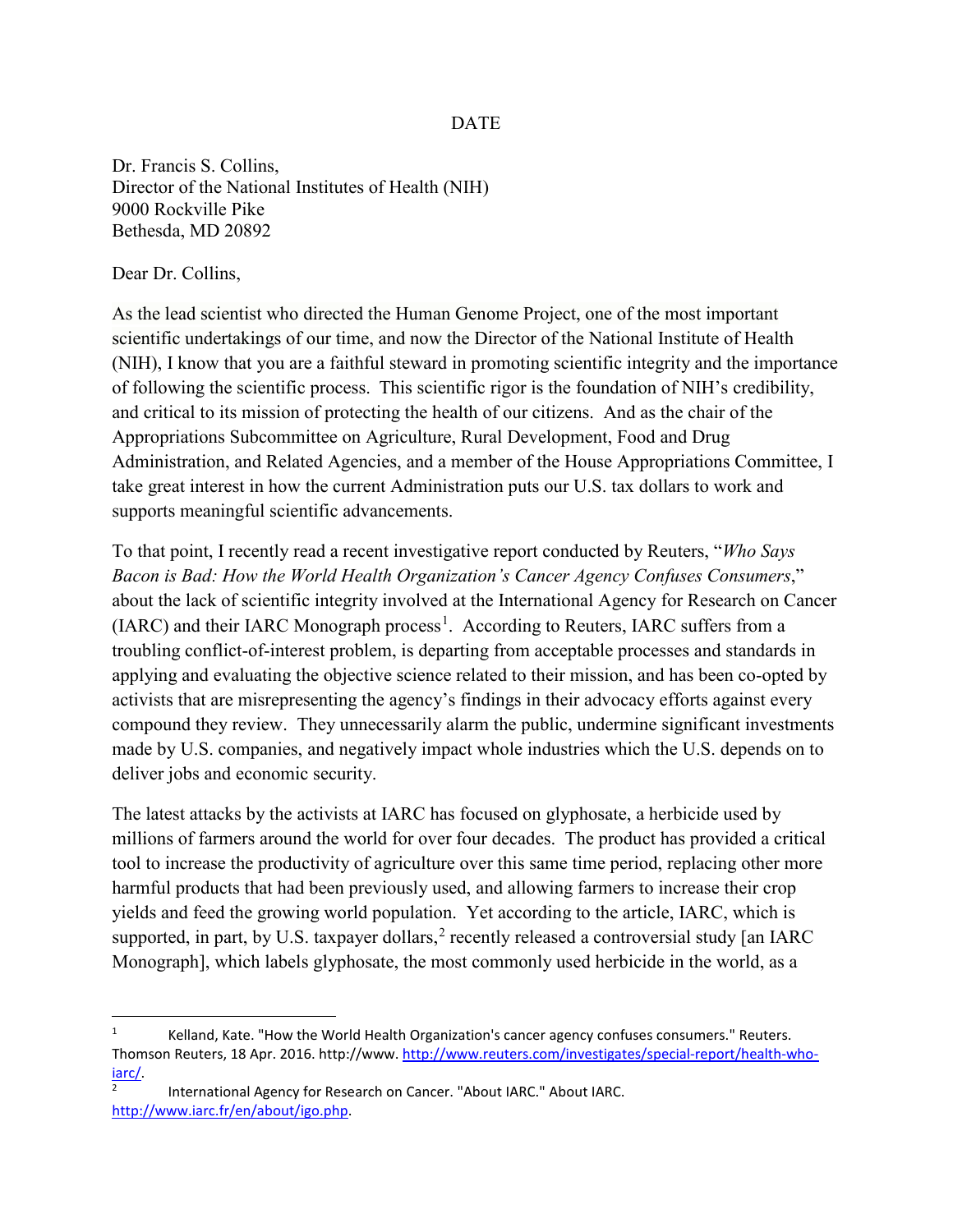probable human carcinogen.<sup>[3](#page-1-0)</sup> IARC's determination is directly contradicted by years of testing and evaluation by the U.S. Environmental Protection Agency (EPA),  $4$  as well as other world regulatory bodies<sup>[5](#page-1-2)</sup>, and prevailing scientific evidence and studies<sup>[6](#page-1-3)</sup>. Indeed, even within the World Health Organization (WHO) three out of four programs have weighed in on the safety and efficacy of glyphosate.[7](#page-1-4) And just today, the EPA issued its own new assessment, countering IARC's activist messages with real science, concluding that Glyphosate does not cause [cancer.](https://www.baumhedlundlaw.com/)

While every regulatory agency in the world has reviewed this product, relying on the latest credible science, and determined it is safe, the IARC Monograph has been both created and seized upon by activists who wish to end the herbicide's use.<sup>[8](#page-1-5)</sup> Indeed, individuals closely associated with IARC, such as Dr. Christopher Portier, have used the IARC's findings to lobby against its use at the EU Commission for Health and Food Safety.<sup>[9](#page-1-6)</sup> As an activist against the same products he's claimed to independently review, Portier suggests that the IARC classification is more rigorous than that of the European Food Safety Administration's (EFSA) classification of glyphosate, and urged the Commissioner to disregard the EU's study on glyphosate."[10](#page-1-7) And he routinely carries his activist message to other groups, drawing unfounded conclusions from this flawed process.<sup>[11](#page-1-8)</sup> Dr. Portier's blatant activism is particularly troubling

<span id="page-1-4"></span><sup>7</sup> Monsanto, "3 out of 4 WHO programs agree on glyphosate safety." Who is IARC?

<span id="page-1-0"></span><sup>&</sup>lt;sup>3</sup> International Agency for Research on Cancer. "Evaluation of Five Organophosphate Insecticides and Herbicides." IARC Monographs Volume 112. 20 Mar. 2015. https://www.iarc.fr/en/media-centre/iarcnews/pdf/MonographVolume112.pdf.

<span id="page-1-1"></span>United States Environmental Protection Agency. "Ingredients Used in Pesticide Products." Glyphosate. [https://www.epa.gov/ingredients-used-pesticide-products/glyphosate.](https://www.epa.gov/ingredients-used-pesticide-products/glyphosate)

<span id="page-1-2"></span><sup>5</sup> European Food Safety Authority. "Conclusion on the peer review of the pesticide risk assessment of the active substance glyphosate." EFSA Journal 2015;13(11):4302. 12 Nov. 2015.

<span id="page-1-3"></span>[http://www.efsa.europa.eu/en/efsajournal/pub/4302.](http://www.efsa.europa.eu/en/efsajournal/pub/4302)<br>
6 Solomon, Keith R., E. J. P. Marshall, and Gabriel Carrasquilla. "Human Health and Environmental Risks from the Use of Glyphosate Formulations to Control the Production of Coca in Colombia: Overview and Conclusions." Journal of Toxicology and Environmental Health, Part A 72.15-16 (2009): 914-20. <http://www.odc.gov.co/Portals/1/Docs/pecig/estudiosInv/HumanHealthAndEnvironmentalRisks.pdf>

<span id="page-1-5"></span>[http://www.monsanto.com/iarc-roundup/pages/default.aspx.](http://www.monsanto.com/iarc-roundup/pages/default.aspx)<br><sup>8</sup> Center for Food Safety, Consumers Union, Environmental Working Group, Food & Water Watch, Friends of the Earth, Just Label It, Natural Resources Defense Council, and Pesticide Action Network North America. "Public Interest Groups on WHO's Decision on Glyphosate." Environmental Working Group. 26 Mar. 2015. [http://www.ewg.org/testimony-official-correspondence/ewg-whos-decision-glyphosate.](http://www.ewg.org/testimony-official-correspondence/ewg-whos-decision-glyphosate)

Lévesque, Julie. "The End of Monsanto." Global Research Centre for Research on Globalization. 30 May 2015. [http://www.globalresearch.ca/the-end-of-monsanto/5452183.](http://www.globalresearch.ca/the-end-of-monsanto/5452183)

<span id="page-1-6"></span>Portier, Christopher. "Open letter: Review of the Carcinogenicity of Glyphosate by EFSA and BfR." Letter to the European Commission Health & Health & Food Safety. 27 Nov. 2015. [http://www.efsa.europa.eu/sites/default/files/Prof\\_Portier\\_letter.pdf.](http://www.efsa.europa.eu/sites/default/files/Prof_Portier_letter.pdf)

<span id="page-1-7"></span>Lewis, Barbara. "EU Food Safety Watchdog Hits Back at Scientists in Glyphosate Spat." Reuters. 13 Jan. 2016. [http://www.reuters.com/article/eu-glyphosate-monsanto-idUSL8N14X0J920160113.](http://www.reuters.com/article/eu-glyphosate-monsanto-idUSL8N14X0J920160113)

<span id="page-1-8"></span><sup>11</sup> Huff, Ethan. "'Glyphosate is definitely genotoxic,' declares WHO scientist who authored Roundup cancer study" Natural News. 30 Jul. 2015.

[www.naturalnews.com/050598\\_glyphosate\\_dangers\\_Roundup\\_cancer\\_study.html#ixzz46tUGGXeH](http://www.naturalnews.com/050598_glyphosate_dangers_Roundup_cancer_study.html#ixzz46tUGGXeH)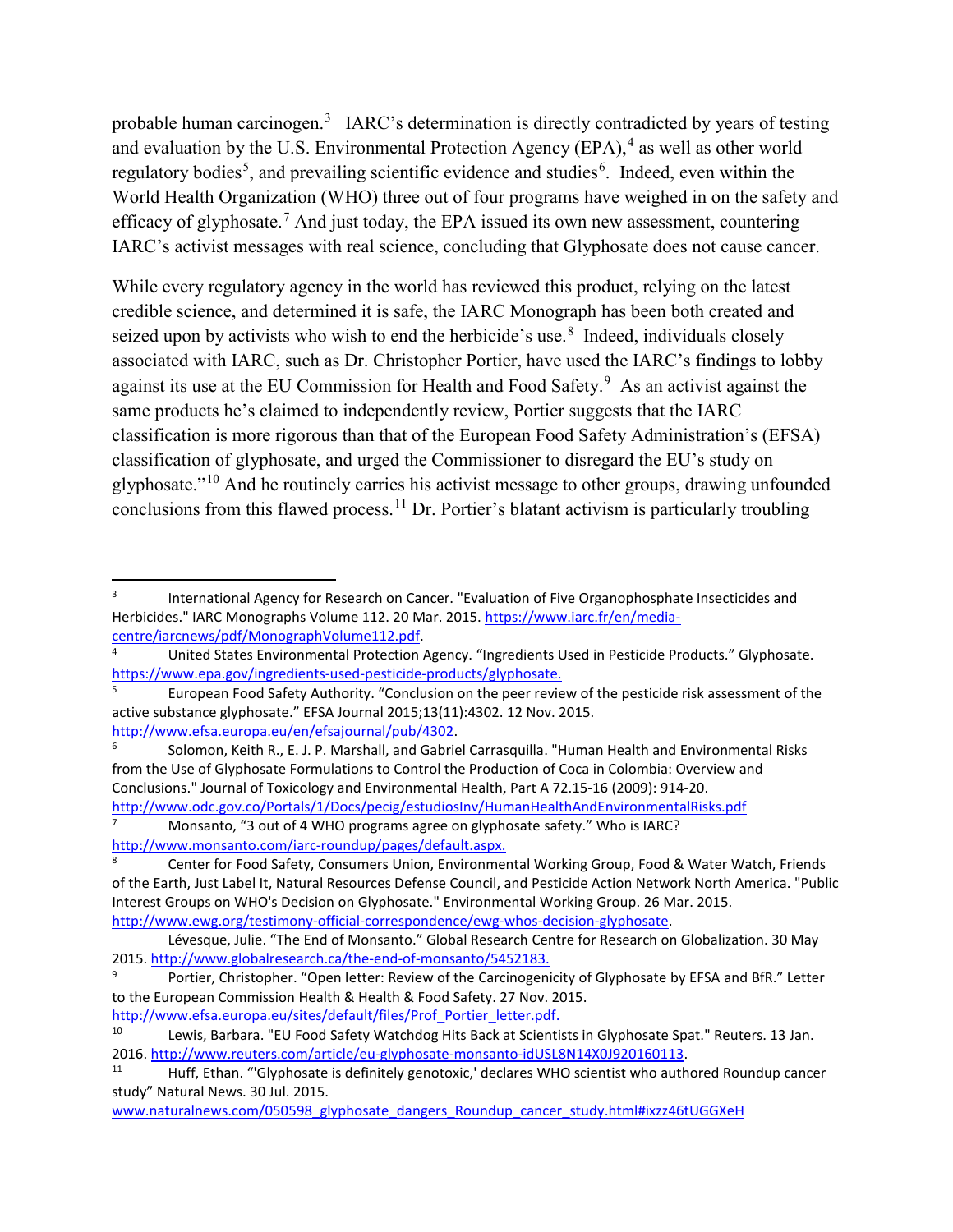when he attempts to cloak himself in the science of IARC, a process he directly influenced<sup>12</sup>, and his undisclosed conflict-of-interest during the Monograph proceedings.<sup>[13](#page-2-1)</sup> Even IARC's own director Kurt Straif notes that, "There are activist groups who want to say, 'This is now an IARC carcinogen and we need to take all action against it.'"[14](#page-2-2)

Fortunately, I see that real scientists are fighting back. As Reuters reported, leading scientists claim that IARC "confuses the public and policy makers,"[15](#page-2-3) as it has determined that 988 of the 989 substances it has evaluated are potentially carcinogenic. Claiming everything causes cancer does nothing to help further our public health debate, and wastes considerable resources combating harmful misinformation. And the public is ultimately harmed by false science. Bernhard Url, the Executive Director of the European Food Safety Association (EFSA) has accused IARC of "Facebook Science," saying that they have "left the domain of science...entering into the domain of lobbying and campaigning. I share this same concern and hope you are troubled as well.

The effects of this bunk science causes real-world damage. For example, restricting the use of safe glyphosate products based on IARC's flawed process would deal a devastating blow to the U.S. agricultural industry that relies on the herbicide in their day-to-day operations. In my role on the Appropriations Committee, I am keenly aware of the significant contribution the agricultural sector provides to our country. Our nation's farmers not only keep food on the table domestically, but provide healthy and wholesome food for people around the world.<sup>[16](#page-2-4)</sup> According to the 2012 Agricultural census, Alabama's 4th Congressional District yielded over \$22 million in gross income from farm related sources<sup>[17](#page-2-5)</sup> and the State of Alabama. Moreover,

<span id="page-2-2"></span>[http://www.reuters.com/article/us-health-who-glyphosate-idUSKCN0XF0RL.](http://www.reuters.com/article/us-health-who-glyphosate-idUSKCN0XF0RL)  $14$  Ibid.<br> $15$   $K_0$ Ilo

[https://www.agcensus.usda.gov/Publications/2012/Online\\_Resources/Congressional\\_District\\_Profiles/cd0104.pdf](https://www.agcensus.usda.gov/Publications/2012/Online_Resources/Congressional_District_Profiles/cd0104.pdf) United States Department of Commerce. Bureau of Economic Analysis. "Regional Data, GDP & Personal

<span id="page-2-0"></span><sup>&</sup>lt;sup>12</sup> International Agency for Research on Cancer. "Advisory Group Participants." Advisory Group to Recommend Priorities for IARC Monographs during 2015-2019. 7-9 Apr. 2014. [https://monographs.iarc.fr/ENG/Publications/internrep/14-002.pdf.](https://monographs.iarc.fr/ENG/Publications/internrep/14-002.pdf)

International Agency for Research on Cancer. "List of Participants." IARC Monographs on the Evaluation of Carcinogenic Risks to Humans. Vol. 112. 3-10 Mar. 2015. [https://monographs.iarc.fr/ENG/Meetings/vol112](https://monographs.iarc.fr/ENG/Meetings/vol112-participants.pdf) [participants.pdf.](https://monographs.iarc.fr/ENG/Meetings/vol112-participants.pdf)<br>13 Kolland

<span id="page-2-1"></span><sup>13</sup> Kelland, Kate. "Is your weed killer carcinogenic?" Reuters. 18 Apr. 2016.

<span id="page-2-3"></span><sup>15</sup> Kelland, Kate. "How the World Health Organization's cancer agency confuses consumers." Reuters. 18 Apr. 2016. http://www. [http://www.reuters.com/investigates/special-report/health-who-iarc/.](http://www.reuters.com/investigates/special-report/health-who-iarc/)<br><sup>16</sup> Parrett, Tom. "GMO Scientists Could Save the World from Hunger, if We Let Them." Newsweek. 21 May

<span id="page-2-4"></span><sup>2015.</sup> [http://www.newsweek.com/2015/05/29/gmo-scientists-could-save-world-hunger-if-we-let-them-](http://www.newsweek.com/2015/05/29/gmo-scientists-could-save-world-hunger-if-we-let-them-334119.html)[334119.html](http://www.newsweek.com/2015/05/29/gmo-scientists-could-save-world-hunger-if-we-let-them-334119.html)

<span id="page-2-5"></span>United States Department of Agriculture. U.S. Census of Agriculture. "Congressional District Profile, Alabama, 4th District." 2012.

Income." 2 Mar. 2016. [http://www.bea.gov/iTable/iTable.cfm?reqid=70&step=10&isuri=1&7003=200&7035=-](http://www.bea.gov/iTable/iTable.cfm?reqid=70&step=10&isuri=1&7003=200&7035=-1&7004=naics&7005=3&7006=01000&7036=-1&7001=5200&7002=5&7090=70&7007=2015%2c2014&7093=levels#reqid=70&step=10&isuri=1&7003=200&7035=-1&7004=naics&7005=3&7006=01000&7036=-1&7001=5200&7002=5&7090=70&7007=2015,2014&7093=levels) [1&7004=naics&7005=3&7006=01000&7036=-](http://www.bea.gov/iTable/iTable.cfm?reqid=70&step=10&isuri=1&7003=200&7035=-1&7004=naics&7005=3&7006=01000&7036=-1&7001=5200&7002=5&7090=70&7007=2015%2c2014&7093=levels#reqid=70&step=10&isuri=1&7003=200&7035=-1&7004=naics&7005=3&7006=01000&7036=-1&7001=5200&7002=5&7090=70&7007=2015,2014&7093=levels)

[<sup>1&</sup>amp;7001=5200&7002=5&7090=70&7007=2015%2c2014&7093=levels#reqid=70&step=10&isuri=1&7003=200&703](http://www.bea.gov/iTable/iTable.cfm?reqid=70&step=10&isuri=1&7003=200&7035=-1&7004=naics&7005=3&7006=01000&7036=-1&7001=5200&7002=5&7090=70&7007=2015%2c2014&7093=levels#reqid=70&step=10&isuri=1&7003=200&7035=-1&7004=naics&7005=3&7006=01000&7036=-1&7001=5200&7002=5&7090=70&7007=2015,2014&7093=levels) [5=-1&7004=naics&7005=3&7006=01000&7036=-1&7001=5200&7002=5&7090=70&7007=2015,2014&7093=levels](http://www.bea.gov/iTable/iTable.cfm?reqid=70&step=10&isuri=1&7003=200&7035=-1&7004=naics&7005=3&7006=01000&7036=-1&7001=5200&7002=5&7090=70&7007=2015%2c2014&7093=levels#reqid=70&step=10&isuri=1&7003=200&7035=-1&7004=naics&7005=3&7006=01000&7036=-1&7001=5200&7002=5&7090=70&7007=2015,2014&7093=levels)